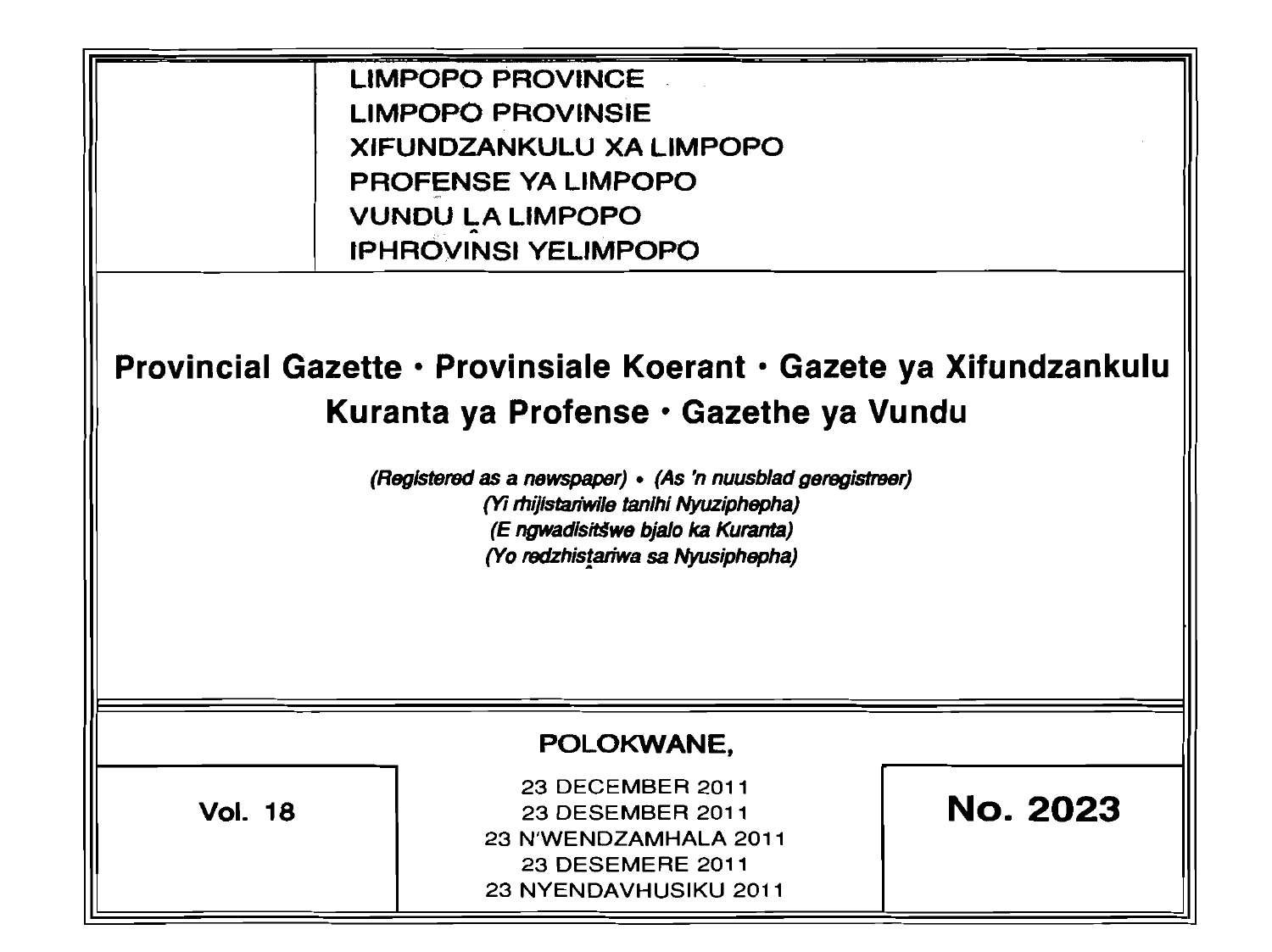### **IMPORTANT NOTICE**

**The Government Printing Works will not be held responsible for faxed documents not received due to errors on the fax machine or faxes received which are unclear or incomplete. Please be advised that an "OK" slip, received from a fax machine, will not be accepted as proof that documents were received by the GPW for printing. If documents are faxed to the GPW it will be the sender's responsibility to phone and confirm that the documents were received in good order.** 

**Furthermore the Government Printing Works will also not be held responsible for cancellations and amendments which have not been done on original documents received from clients.** 

| <b>CONTENTS · INHOUD</b>                      |                                                                                                                           |             |                |  |  |
|-----------------------------------------------|---------------------------------------------------------------------------------------------------------------------------|-------------|----------------|--|--|
| No.                                           |                                                                                                                           | Page<br>No. | Gazette<br>No. |  |  |
| <b>GENERAL NOTICE · ALGEMENE KENNISGEWING</b> |                                                                                                                           |             |                |  |  |
| 404                                           | Town-planning and Townships Ordinance (15/1986): Ba-Phalaborwa Amendment Scheme                                           | 8           | 2023           |  |  |
| 404                                           |                                                                                                                           | 8           | 2023           |  |  |
| <b>LOCAL AUTHORITY NOTICE</b>                 |                                                                                                                           |             |                |  |  |
| 350                                           | Town-planning and Townships Ordinance (15/1986): Greater Tubatse Local Municipality: Tubatse Amendment<br>Scheme 24/2006. | 8           | 2023           |  |  |
|                                               |                                                                                                                           |             |                |  |  |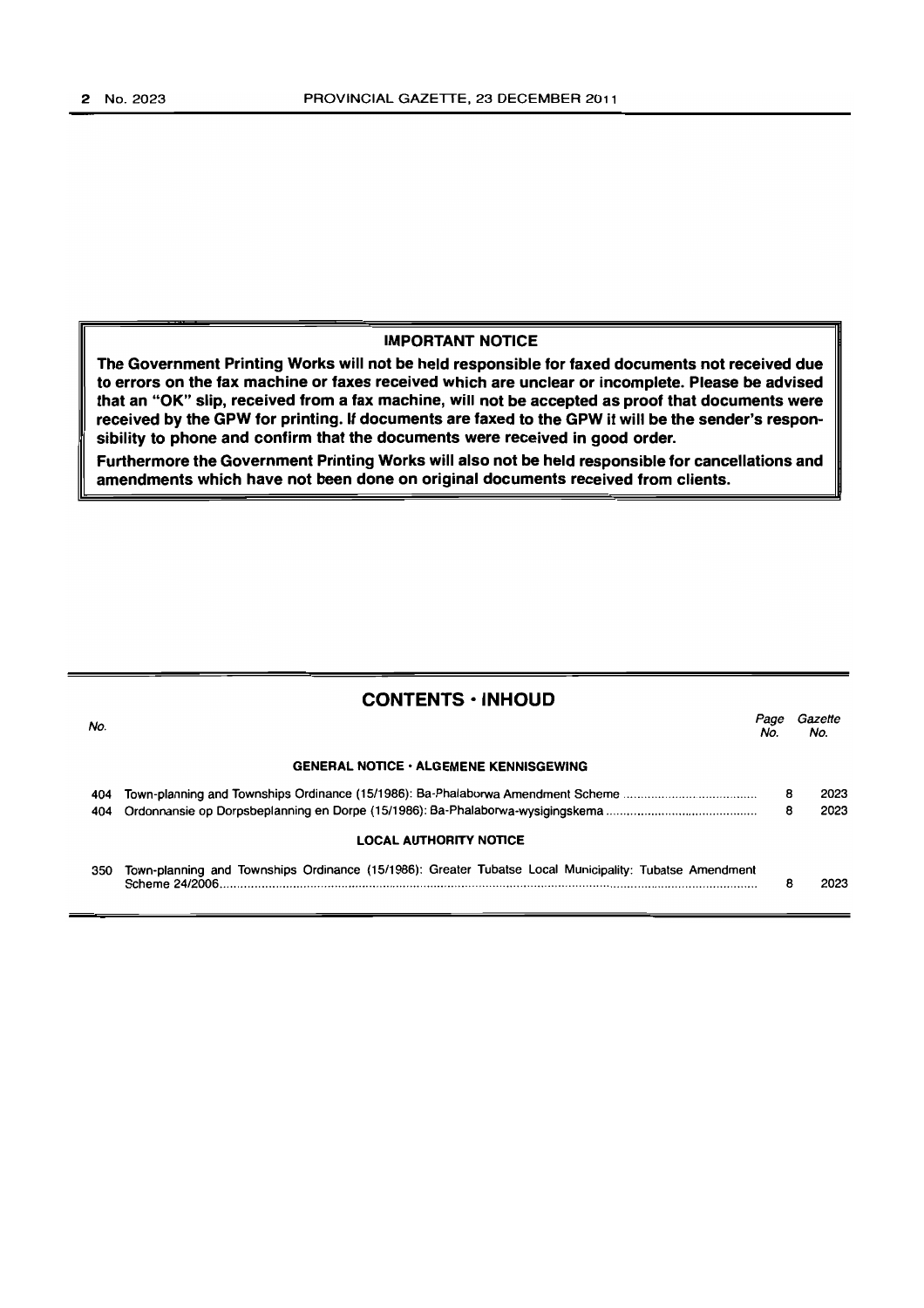# **IMPORTANT NOTICE**

## **The**

# **Limpopo Provincial Gazette Function**

**will be transferred to the** 

# **Government Printer in Pretoria**

**as from 1 November 2004** 

**NEW PARTICULARS ARE AS FOLLOWS:** 

### **Physical address:**

Government Printing Works 1 49 Bosman Street Pretoria

### **Postal address:**

Private Bag X85 Pretoria 0001

**New contact person:** Vino Thaver Tel.: (012) 334-4687

**Fax number:** (012) 323-8805

**E-mail address:** vino.thaver@gpw.gov.za

**Contact person for subscribers:** 

Mrs J. Wehmeyer Tel.: (012) 334-4753 Fax.: (012) 323-9574

This phase-in period is to commence from **15 October 2004** (suggest date of advert) and notice comes into operation as from 1 November 2004.

Subscribers and all other stakeholders are advised to send their advertisements directly to the **Government Printing Works,** two weeks before the 1 st November 2004.

> In future, adverts have to be paid in advance before being published in the Gazette.

Advertising Manager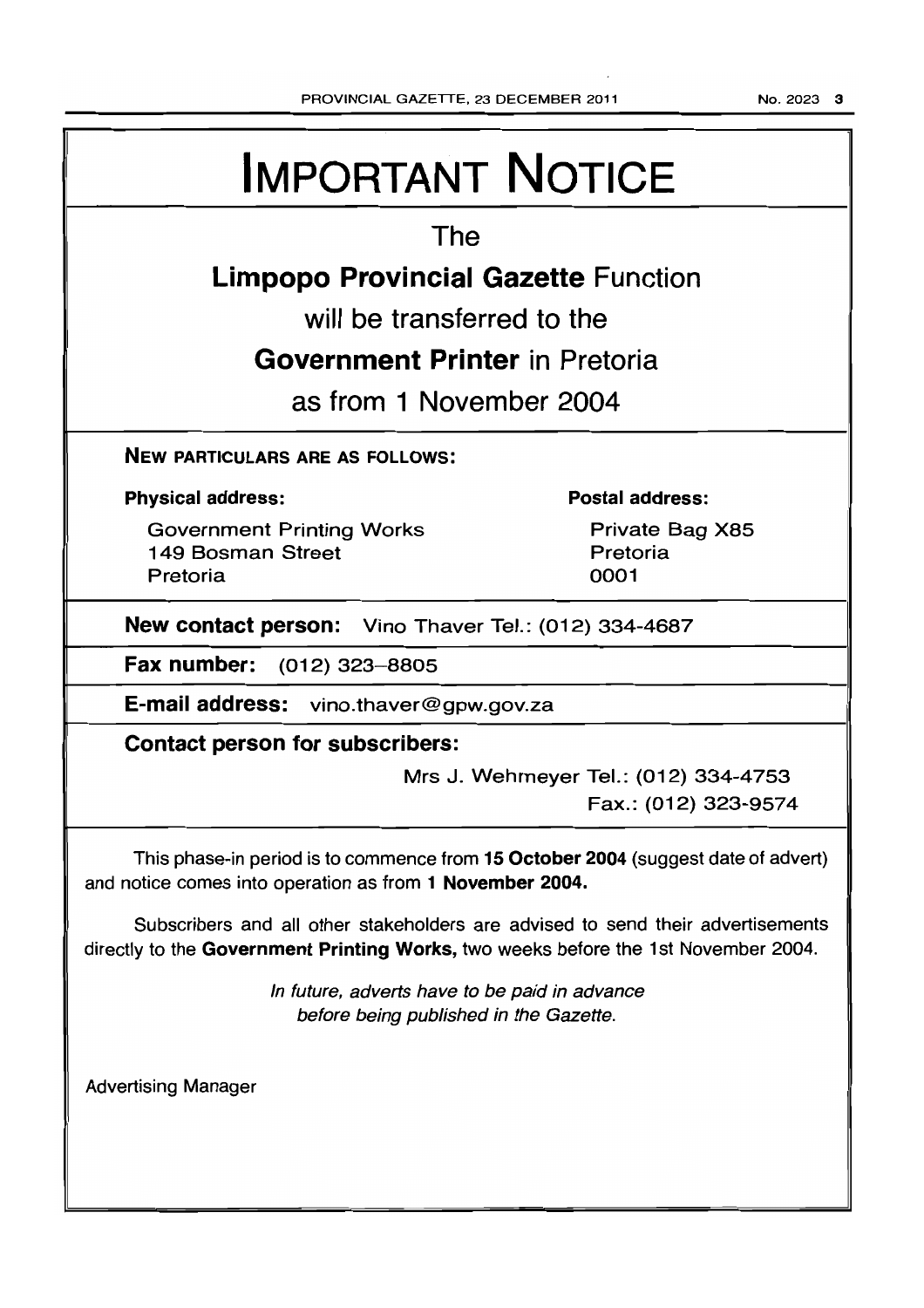IT IS THE CLIENTS RESPONSIBILITY TO ENSURE THAT THE CORRECT AMOUNT IS PAID AT THE CASHIER OR DEPOSITED INTO THE GOVERNMENT PRINTING WORKS BANK ACCOUNT AND ALSO THAT THE REQUISITION/COVERING LETTER TOGETHER WITH THE ADVERTISEMENTS AND THE PROOF OF DEPOSIT REACHES THE GOVERNMENT PRINTING WORKS IN TIME FOR INSERTION IN THE PROVINCIAL GAZETTE.

**No ADVERTISEMENTS WILL BE PLACED WITHOUT PRIOR PROOF OF PRE-PAYMENT.** 

|                                                                 | $\frac{1}{4}$ page R 229.40<br>Letter Type: Arial<br><b>Size: 10</b><br>Line Spacing: At:<br>Exactly<br>11pt |
|-----------------------------------------------------------------|--------------------------------------------------------------------------------------------------------------|
| <b>TAKE NOTE OF</b><br>THE NEW TARIFFS<br><b>WHICH ARE</b>      | $\frac{1}{2}$ page R 458.75<br>Letter Type: Arial<br>Size: 10<br>Line Spacing: At:<br>Exactly<br>11pt        |
| <b>APPLICABLE</b><br><b>FROM THE 1ST OF</b><br><b>JUNE 2011</b> |                                                                                                              |
|                                                                 | $\frac{3}{4}$ page R 688.15<br>Letter Type: Arial<br><b>Size: 10</b><br>Line Spacing: At:<br>Exactly<br>11pt |
|                                                                 | Full page R 917.55<br>Letter Type: Arial<br><b>Size: 10</b><br>Line Spacing:<br>At:<br>Exactly<br>11pt       |

SUBSCRIPTION: R 200,00 PER YEAR / R 917.55 PER PAGE = 25CM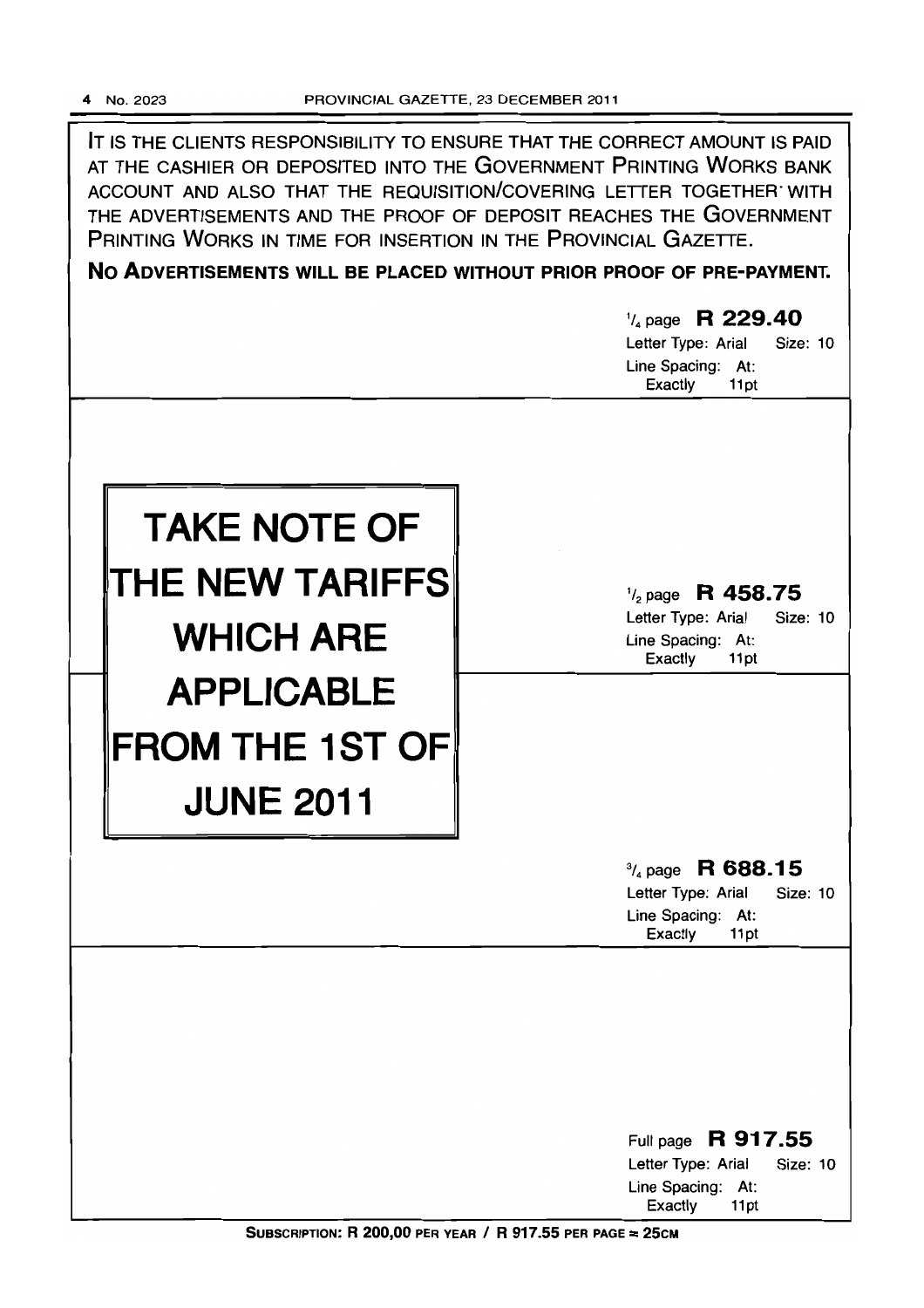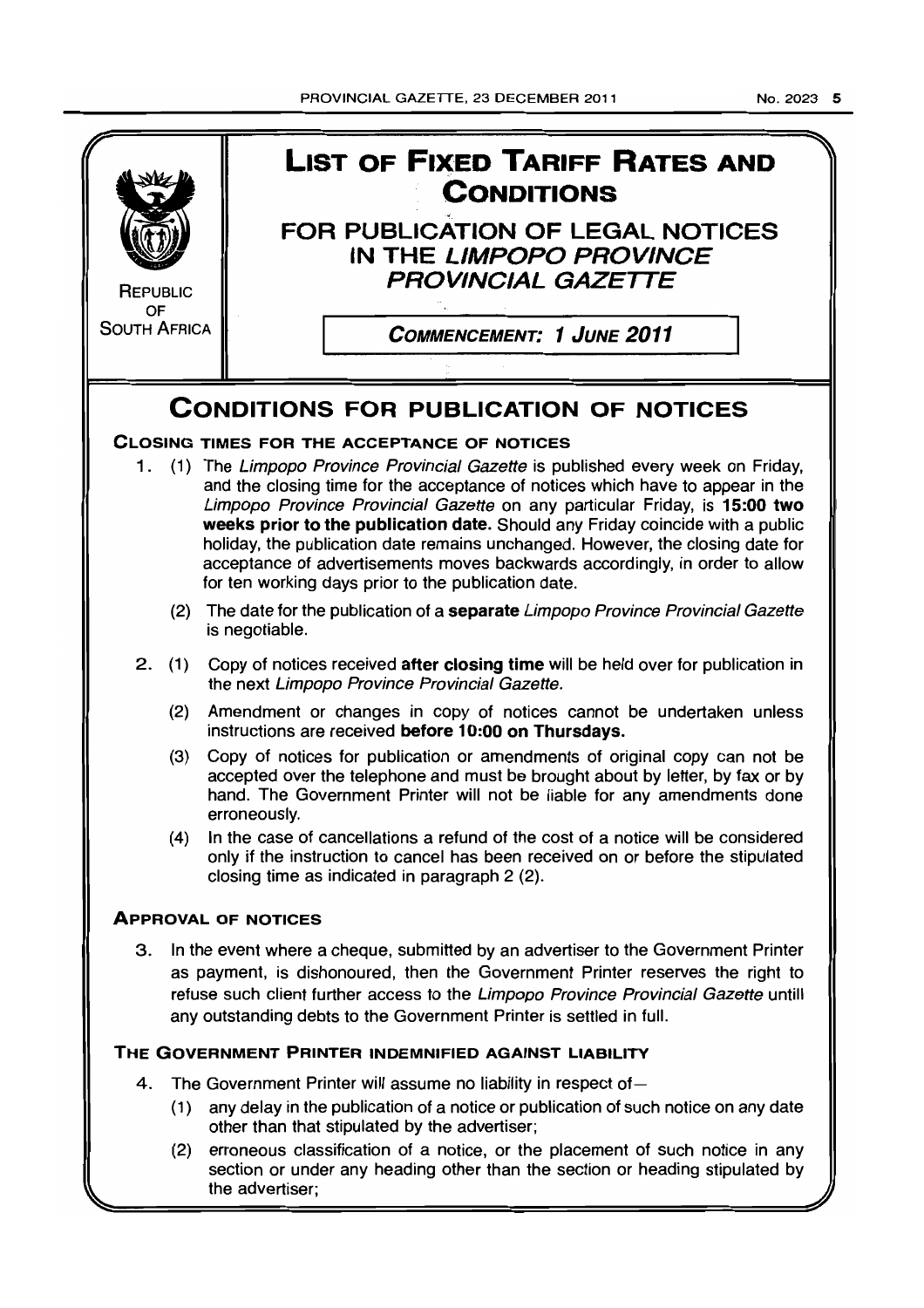(3) any editing, revision, omission, typographical errors or errors resulting from faint or indistinct copy.

### LIABILITY OF ADVERTISER

5. Advertisers will be held liable for any compensation and costs arising from any action which may be instituted against the Government Printer in consequence of the publication of any notice.

### **COPY**

- 6. Copy of notices must be typed on one side of the paper only and may not constitute part of any covering letter or document.
- 7. At the top of any copy, and set well apart from the notice, the following must be stated:

Where applicable

- (1) The heading under which the notice is to appear.
- (2) The cost of publication applicable to the notice, in accordance with the "Word Count Table".

### PAYMENT OF COST

- . 9. With effect from 1 NOVEMBER 2004 no notice will be accepted for publication unless the cost of the insertion(s) is prepaid in CASH or by CHEQUE or POSTAL ORDERS. It can be arranged that money can be paid into the banking account of the Government Printer, in which case the deposit slip accompanies the advertisement before publication thereof.
- 10. (1) The cost of a notice must be calculated by the advertiser in accordance with the word count table.
	- (2) Where there is any doubt about the cost of publication of a notice, and in the case of copy, an enquiry, accompanied by the relevant copy, should be addressed to the Advertising Section, Government Printing Works, Private Bag X85, Pretoria, 0001 [Fax: (012) 323-8805], before publication.
- 11 . Overpayment resulting from miscalculation on the part of the advertiser of the cost of publication of a notice will not be refunded, unless the advertiser furnishes adequate reasons why such miscalculation occurred. In the event of underpayments, the difference will be recovered from the advertiser, and the notice(s) will not be published until such time as the full cost of such publication has been duly paid in cash or by cheque or postal orders, or into the banking account.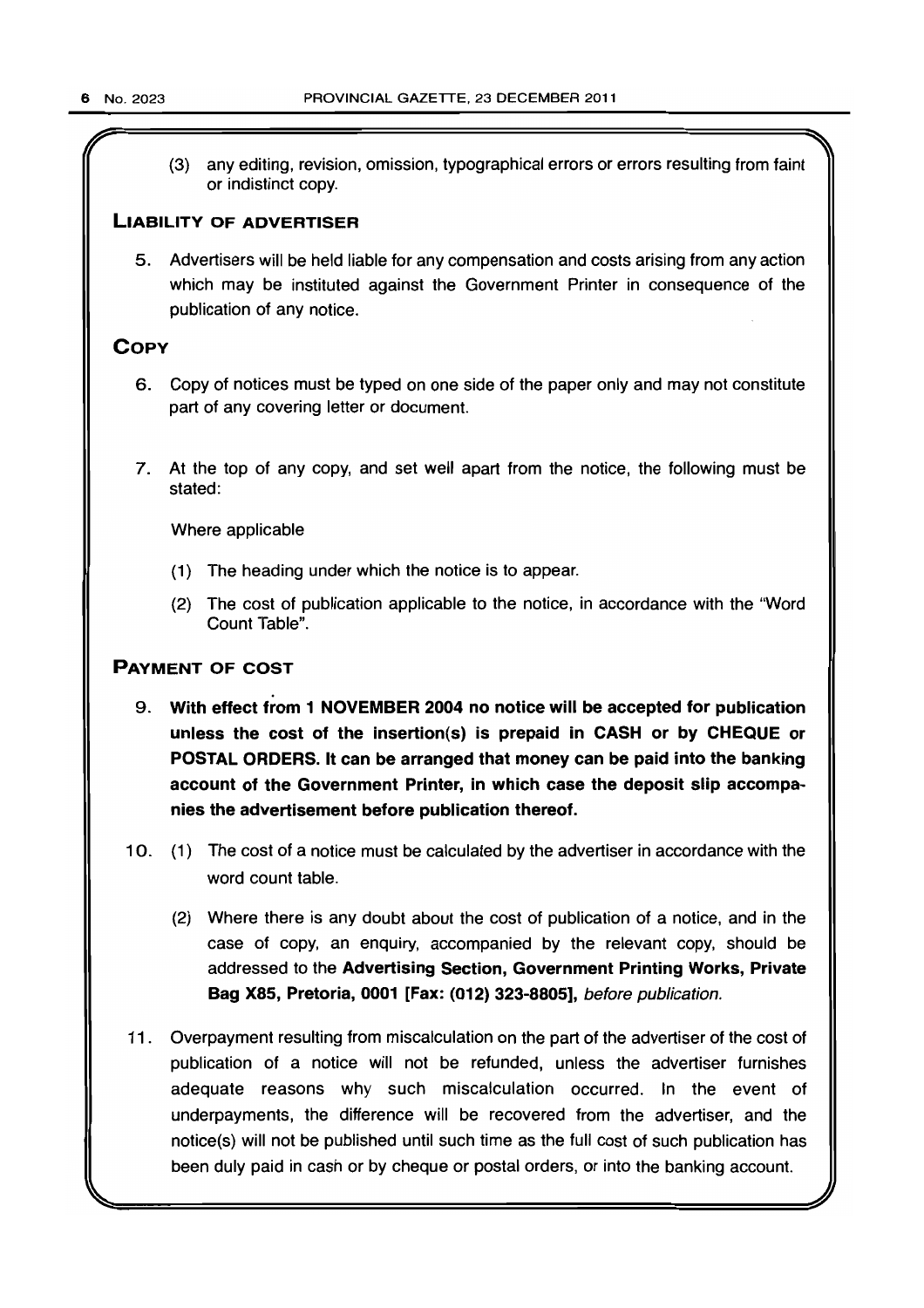- 12. In the event of a notice being cancelled, a refund will be made only if no cost regarding the placing of the notice has been incurred by the Government Printing Works.
- 13. The Government Printer reserves the right to levy an additional charge in cases where notices, the cost of which has been calculated in accordance with the Word Count Table, are subsequently found to be excessively lengthy or to contain overmuch or complicated tabulation.

### PROOF OF PUBLICATION

14. Copies of the Limpopo Province Provincial Gazette which may be required as proof of publication, may be ordered from the Government Printer at the ruling price. The Government Printer will assume no liability for any failure to post such Limpopo Province Provincial Gazette(s) or for any delay in despatching it/them.

# **GOVERNMENT PRINTERS BANK ACCOUNT PARTICULARS**

Bank:

ABSA

BOSMAN STREET

Account No.: 4057114016

Branch code: 632005

Reference No.: 00000049

Fax No.: (012) 323 8805

### Enquiries:

| Mrs. L. Fourie    | Tel.: (012) 334-4686 |
|-------------------|----------------------|
| Mrs. H. Wolmarans | Tel.: (012) 334-4591 |